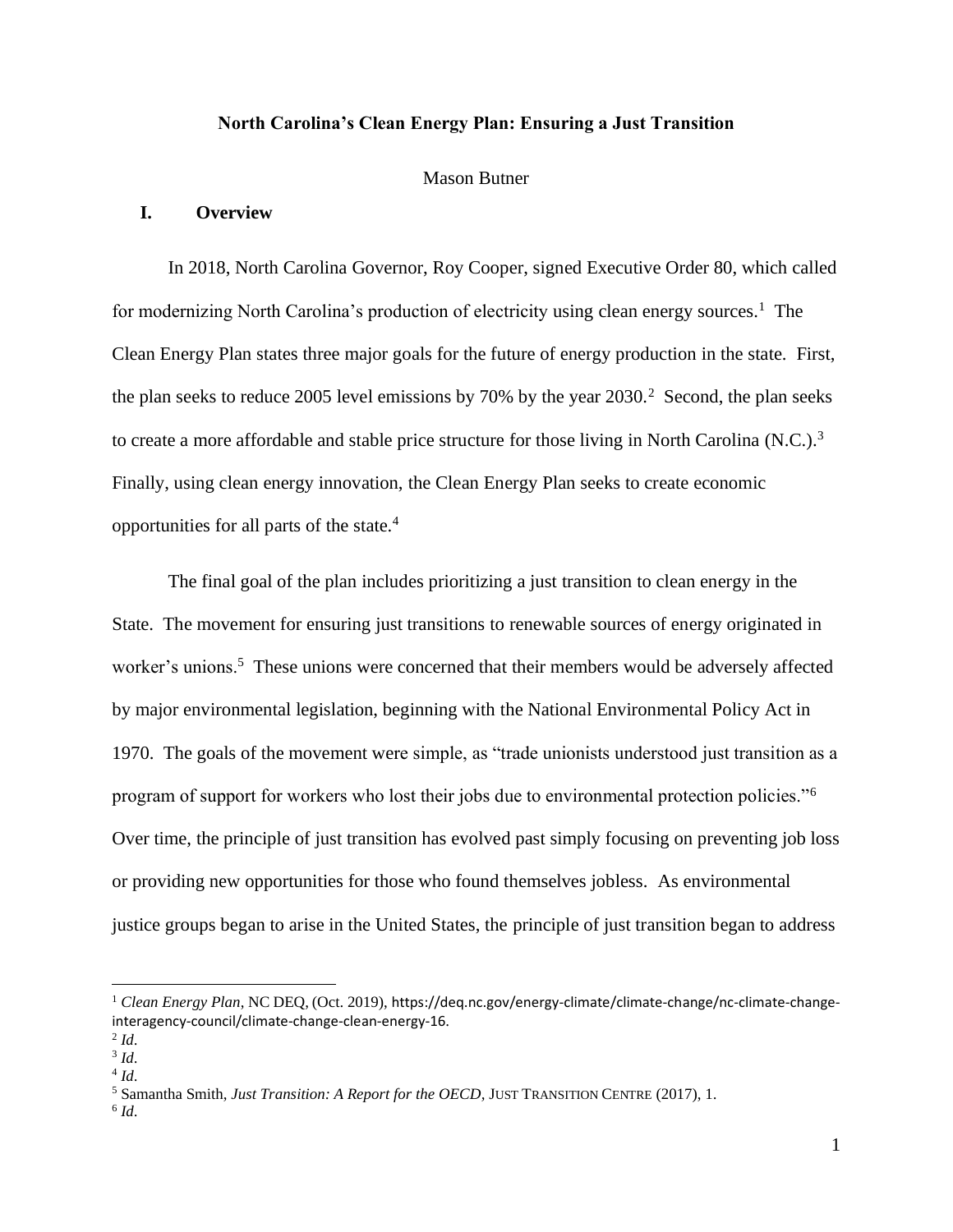racial inequalities and impacts to low-income communities. Now, a "just transition" to clean energy has the ultimate goal of create a system that "emphasizes the co-existence of a healthy environment and a strong economy,"<sup>7</sup> while also encouraging processes that are "inclusive, equitable, and community-driven."<sup>8</sup> Achieving a just transition is not just an American ideal, as its language has been integrated into numerous international organizations and climate agreements, such as the Paris Agreement and the United Nations Conference on Sustainable Development.<sup>9</sup> This inclusion demonstrates that the implementation of a just transition to clean energy is an integral part of any modern clean energy plan.

This paper will first discuss the just transition provisions included in North Carolina's Clean Energy Plan and will analyze whether these provisions will be successful in the future. It will then use case studies from other states to illustrate how other areas have had successes and failures in ensuring a just transition. Finally, using the case studies and existing provisions in North Carolina, this paper will suggest potential improvements that the North Carolina Clean Energy Plan could adopt to strengthen its focus on a just transition.

# II. **Existing Provisions in the N. C. Clean Energy Plan Focusing on a Just Transition**

North Carolina has demonstrated a strong interest in creating a just transition when moving away from traditional sources of electric power. The plan breaks its equity goals into two different groups, with one focusing on creating affordable, accessible access to new forms of

<sup>7</sup> Matthew S. Henry, Morgan D. Bazilian & Chris Markuson, *Just Transitions: Histories and Futures in a Post-COVID World*, 68 ENERGY RSCH. & SOC.SCI. 101668, 2 (2020), https://doi.org/10.1016/j.erss.2020..

<sup>8</sup> *Id*. 9 *Id*.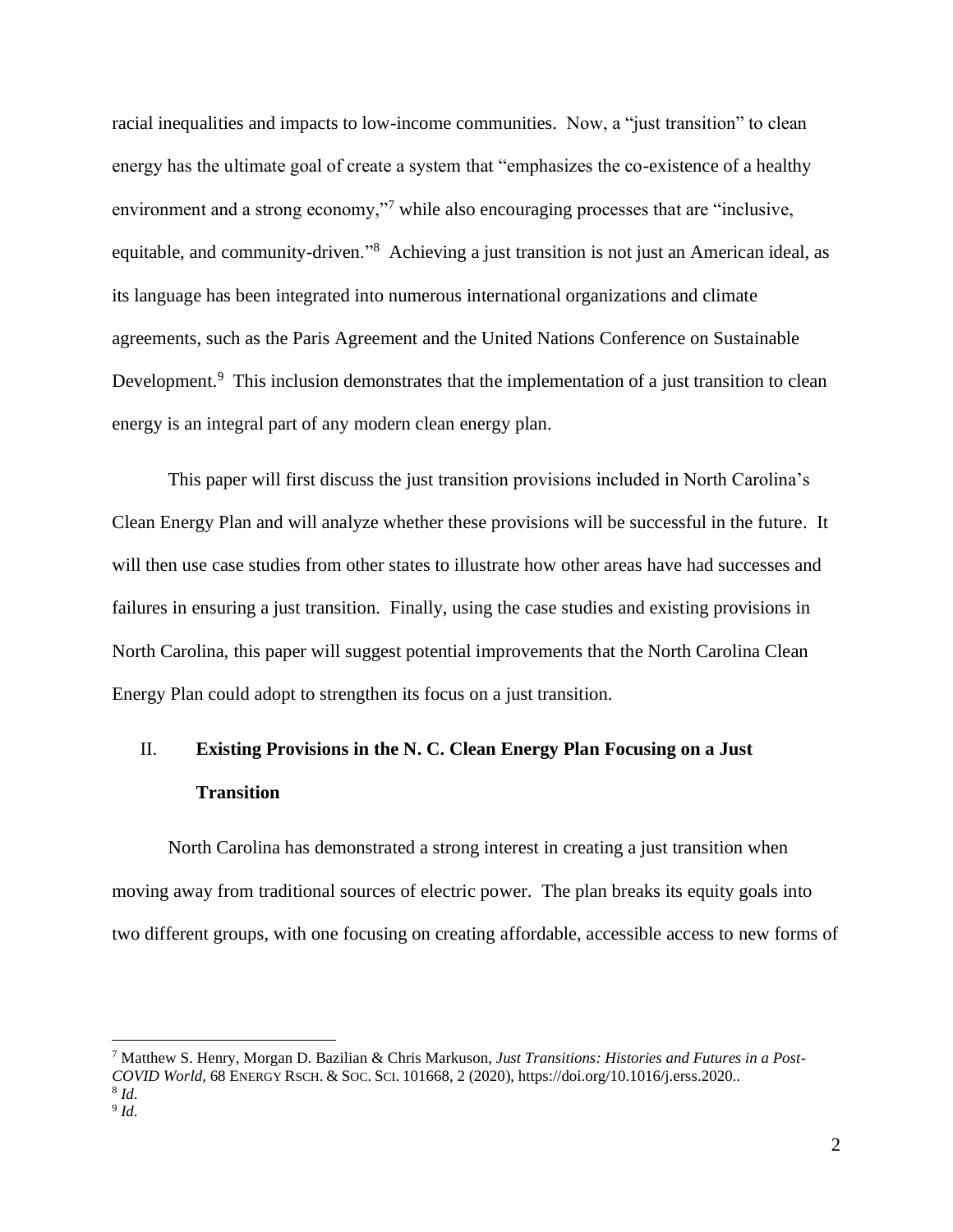energy and the other focusing on the equitable distribution of the economic benefits and the mitigation of detriments caused by transitioning to clean energy sources.

As stated above, the first stated goal of the state's Clean Energy Plan is to provide access to affordable, clean energy. In this section of the plan, the state seeks to address the fact that people in low-income communities are unlikely to have access to new, clean energy technologies. Low-income households in North Carolina already pay between 17% and 21% of their incomes on electricity bills.<sup>10</sup> In addition, the plan states that over 1.4 million people in North Carolina are paying a "disproportionate amount" of their income towards electricity.<sup>11</sup> In households that already have such a high proportion of household income tied up in electricity costs, there will likely not be any further investment in clean energy. The plan recognizes that "low-income households may not be able to take advantage of existing programs for clean energy due to up-front costs and financing."<sup>12</sup>

The Clean Energy plan's second goal of ensuring that the benefits and detriments of transitioning to clean energy contains three recommendations for ensuring a just transition. First, the plan recommends that historically marginalized individuals should be included in decisions regarding the locations of new electricity assets and other programs that will affect their economic or physical wellbeing.<sup>13</sup> Second, the State recommends launching an apprenticeship program, open to individuals of all racial and socioeconomic backgrounds, that focuses on preparing the next generation for jobs in the clean energy sector.<sup>14</sup> Finally, the plan recommends

<sup>10</sup> *North Carolina Clean Energy Plan*, *supra* note 1, at 113.*.*

 $11 \, H$ 

<sup>12</sup> *Id.*

<sup>13</sup> *Id.* at 120.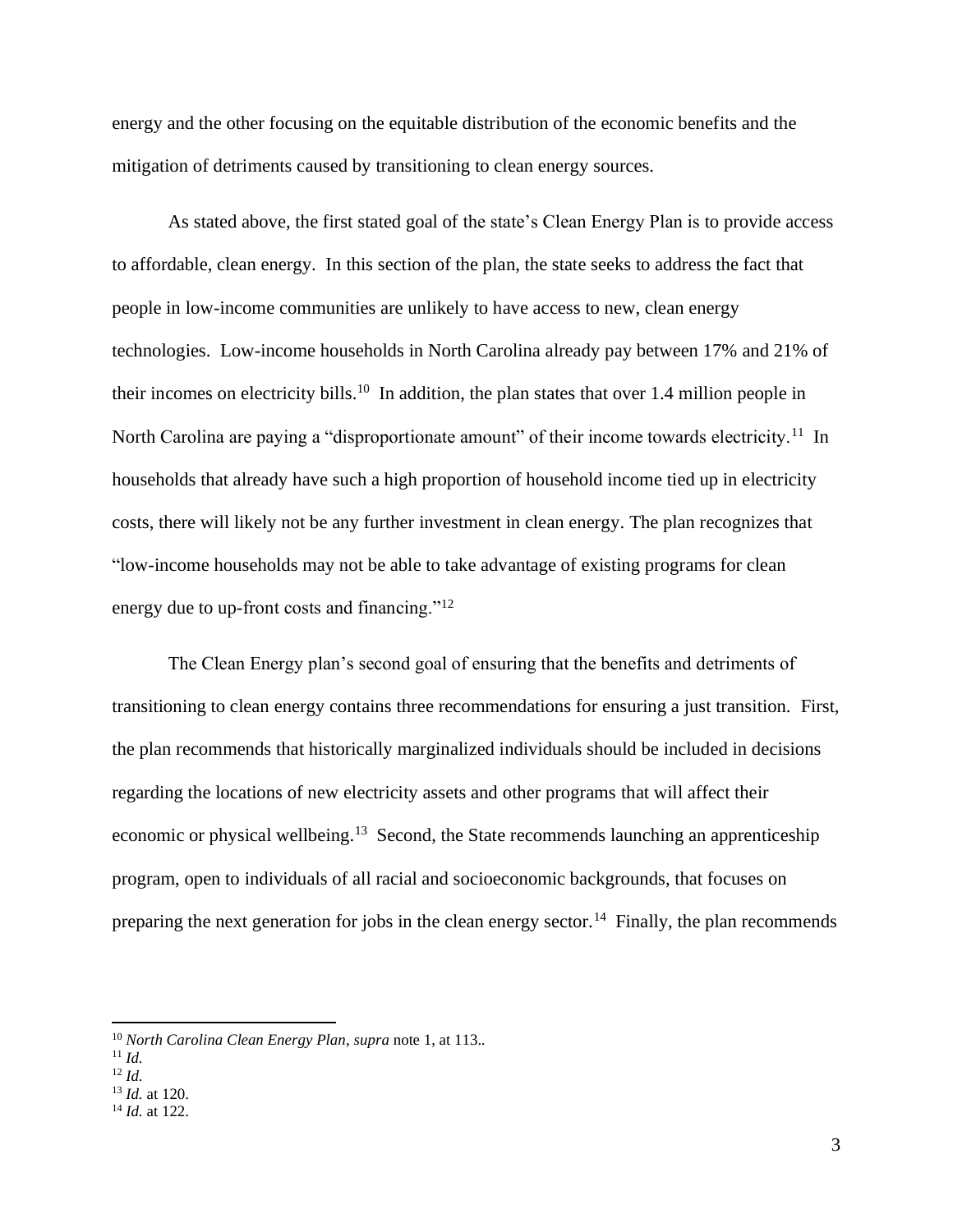that well-paying, sustainable jobs should be made available to workers who are displaced by establishing a clean energy economy.<sup>15</sup>

### **III. Assessing the Just Transition Provisions of the N.C. Clean Energy Plan**

As already mentioned, the Clean Energy Plan's first recommendation for achieving a just transition is allowing historically marginalized communities to be part of the decision-making process for establishing a clean energy economy in the State. The inclusion of these communities in the decision-making process is critical to the success of a just transition, as these communities are the ones who have been most affected by poor energy policy in the past.<sup>16</sup> The North Carolina Climate Science Report found that historically marginalized communities have been disproportionately exposed to dangerous materials and pollution due to discriminatory housing and zoning laws that allowed power plants and toxic waste to be stored in their communities.<sup>17</sup> Although these populations have historically been located near harmful byproducts of traditional energy production, they have been largely shut out of employment and investment opportunities in the energy sector. By establishing a way for these communities to actively participate in decision-making processes regarding the location of energy assets and the distribution of state funding for infrastructure could assist in repairing issues historically neglected by the energy sector.

While the goal of including historically marginalized communities in critical decisionmaking is included in the Clean Energy Plan, it is only a general idea and does not provide specifics for how this goal will be achieved. The plan only mentions that the "[Department of

<sup>15</sup> *North Carolina Clean Energy* Plan, *supra* note 1, at 123.

<sup>16</sup> *North Carolina Clean Energy Plan*, *supra* note 1, at 120.

<sup>17</sup> *Id.* at 121.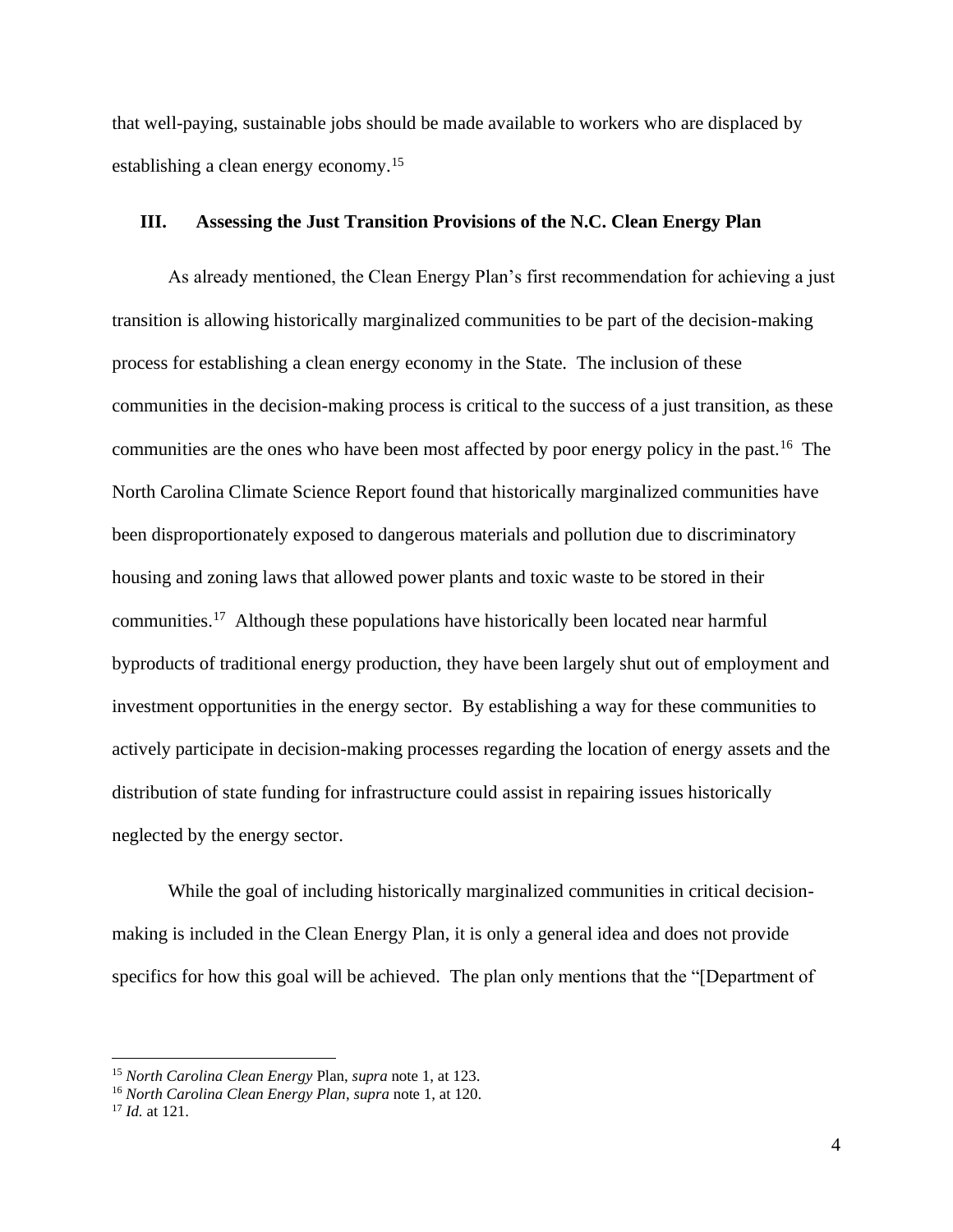Environmental Quality] will report to the Governor's Office how it is implementing actions that ensure meaningful participation and inclusion of historically marginalized communities and considering impacts on those communities in agency decision making related to energy."<sup>18</sup> In order to ensure that these groups can participate in decision-making and ensure that their communities' concerns are included in every clean energy decision, the State of North Carolina needs a more concrete plan to elevate the concerns of these groups to a level in which they will be heard. The plan does mention "a concerted effort to reach out to community members, grassroots organizations, and tribal government to understand how different options will impact them,"<sup>19</sup> but it fails to provide a mechanism for doing so. Therefore, this provision will likely be unsuccessful in incorporating these groups into decision-making processes unless there is further action in this area.

The second just transition recommendation that the Clean Energy Plan contains is the creation of a clean energy apprenticeship program within the existing Apprenticeship NC program. The Apprenticeship NC program allows those from any educational or socioeconomic background to combine "on-the-job" learning with educational opportunities at North Carolina community colleges, allowing participants in the program to learn a new, highly-skilled trade.<sup>20</sup> The Clean Energy Plan plans to work with the NC Community Colleges System and the U.S. Department of Labor to identify clean energy career pathways and create apprenticeships to pursue those careers.<sup>21</sup> This goal also includes provisions that extends these opportunities to small businesses, historically underutilized businesses, and Historically Black Colleges and

<sup>18</sup> *Id. at* 121.

<sup>19</sup> *Id.*

<sup>20</sup> *Apprentices*, APPRENTICESHIP NC, https://www.apprenticeshipnc.com/, (last accessed Dec. 15, 2020).

<sup>21</sup> *North Carolina Clean Energy Plan*, *supra* note 1, at 121.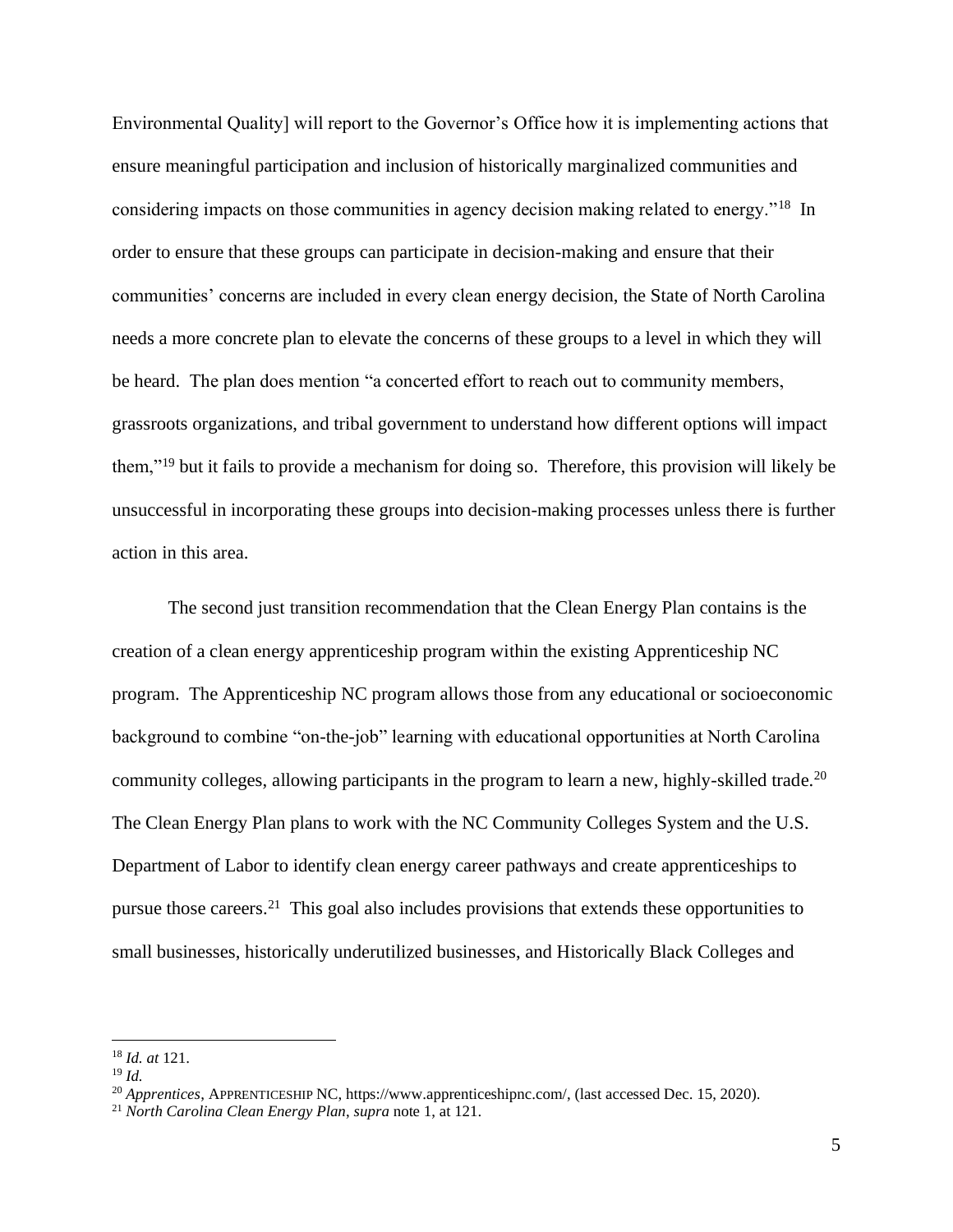Universities.<sup>22</sup> By including such a provision in the plan, the State will not only create widespread economic opportunity, but opportunities that seek to "ensure equitable outcomes" in the clean energy space. $23$ 

The final just transition recommendation found in the Clean Energy Plan is the creation of "family sustaining wages and benefits in renewables and grid infrastructure . . . for lowincome communities and workers displaced by the transition to a clean energy economy."<sup>24</sup> This goal speaks to the core principle of a just transition––creating jobs for those who are most affected by a change in environmental and energy policy. The plan's vision for improving the economic outcomes for low-income communities references the same apprenticeship program detailed in the previous goal with the addition of prioritizing job training and other resources for those displaced from traditional energy employment. This section also details a partnership between the Department of Commerce and DEQ in the Clean Energy and Clean Transportation Workforce Assessment, a report that identifies growing industries in clean energy and provides recommendations for creating sustainable employment for the aforementioned "most affected" communities.<sup>25</sup>

In addition, the plan includes a section focusing on supporting rural areas. It seeks to make sure that rural areas are not cut off from the creation of clean energy infrastructure, manufacturing, and other economic opportunities. However, there are mixed results on whether rural areas are being included in the economic opportunities presented in the transition to clean energy. A report by E2 shows that the counties with the most clean energy jobs per capita are

<sup>22</sup> *Id.*

<sup>23</sup> *Id.*

<sup>24</sup> *Id. at* 123.

<sup>25</sup> *Id.*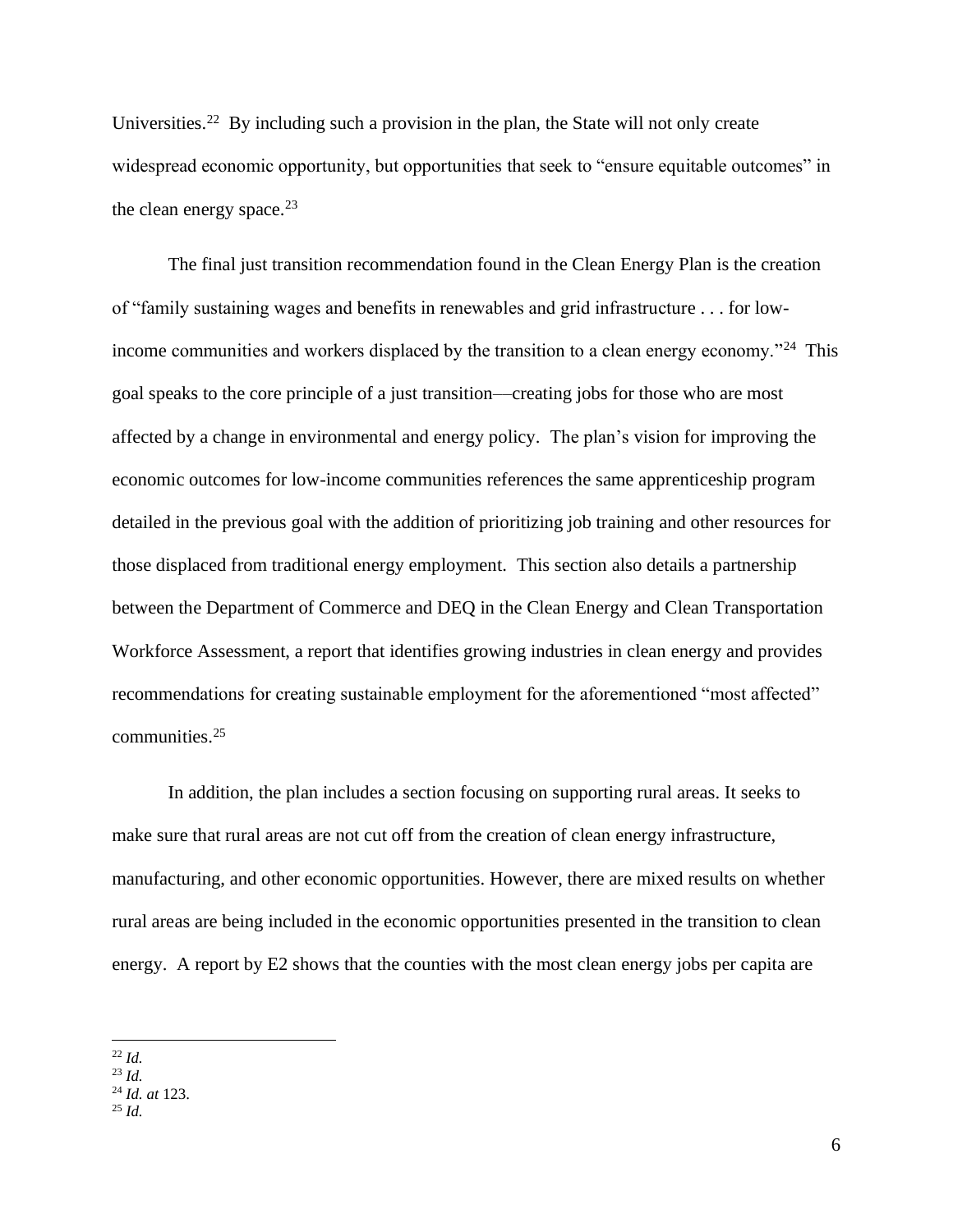highly-populated, urban counties, such as Mecklenburg and Wake Counties.<sup>26</sup> Additionally, Charlotte and Raleigh are home to one-third of all clean energy jobs in the state.<sup>27</sup> However, there has been some progress in this area, as rural areas are home to 29,000 clean energy jobs, about one-quarter of all clean energy jobs in North Carolina.<sup>28</sup> Additionally the plan seeks to create family sustaining jobs, but energy companies in North Carolina, such as Duke Energy and others, are increasingly using contractors that do not pay living wages and benefits to their employees.<sup>29</sup>

While the state's Clean Energy Plan recognizes this and makes the point that energy companies should work with "high road" contractors that are known for good pay and benefits, the State does not introduce any formal mechanism that will persuade energy companies to behave in a way that is not best for their economic interests.<sup>30</sup> In order to create well-paying jobs that can support historically marginalized communities and those communities that will experience significant job losses due to the Clean Energy Plan, the state government must establish mechanisms by which they can enforce energy companies paying a living wage. For example, when approving rate changes for energy companies operating in a state-approved monopoly, the state government could make any change contingent on paying workers a living wage and using "high road" contractors.

Ultimately, the most glaring issue with establishing a just transition through the Clean Energy Plan is the lack of a centralized agency. A centralized agency is necessary to keep track of progress made towards accomplishing each of the plan's goals, in addition to working with the

<sup>26</sup> *Clean Jobs North Carolina 2019*, E2, (June 18, 2019), https://e2.org/reports/clean-jobs-north-carolina-2019/. <sup>27</sup> *Id.*

<sup>28</sup> *Id.*

<sup>29</sup> *North Carolina Clean Energy Plan*, *supra* note 1, at 124.

<sup>30</sup> *Id.*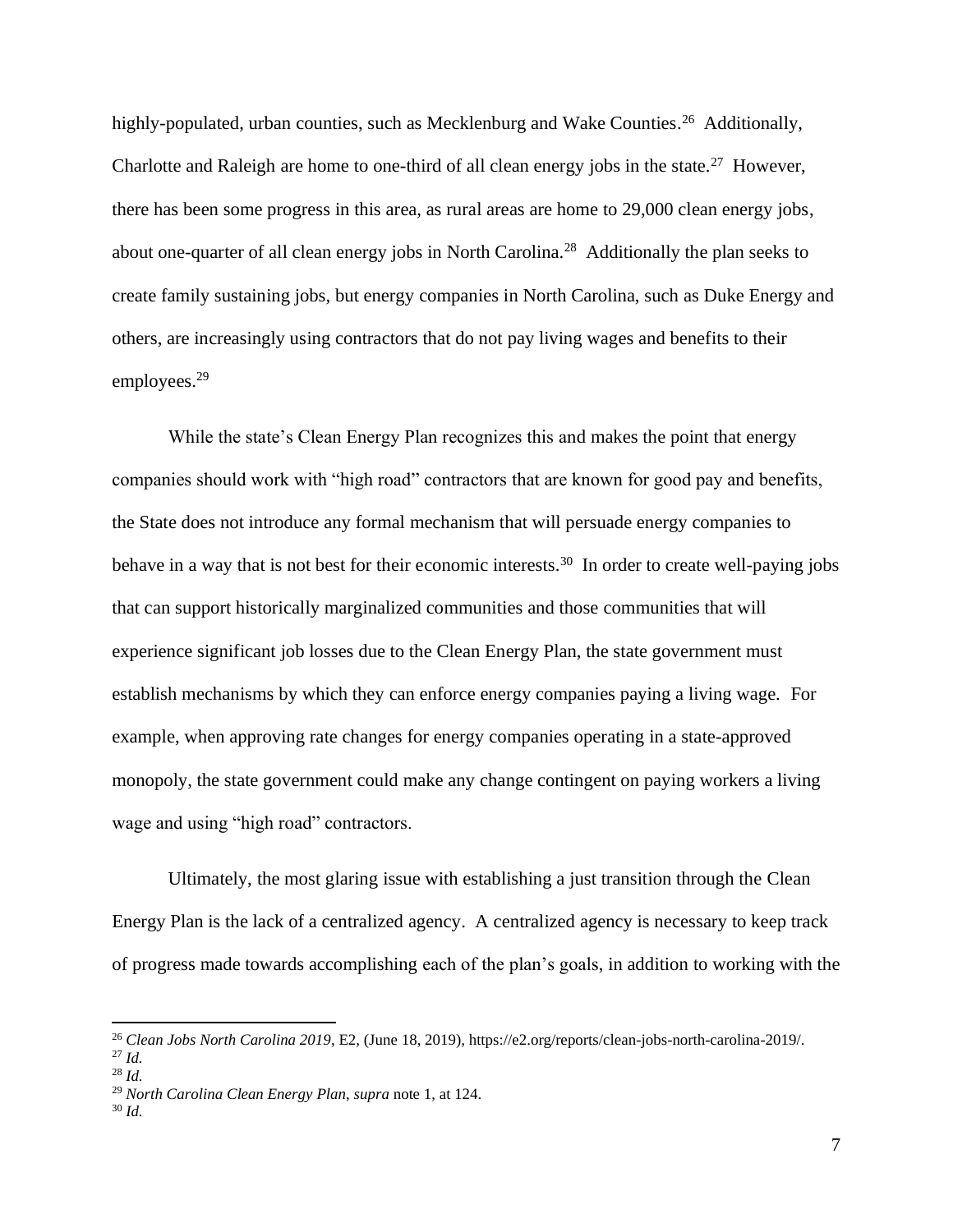various governmental agencies and non-governmental organizations that will be vital in creating an equitable future for North Carolina's energy future. For each recommendation in the Clean Energy Plan regarding equity and a just transition, the DEQ's plan lists three or more outside agencies that are involved. As a result, this calls for a dedicated state commission or agency that can handle the day-to-day aspects of inter-agency relations and grassroots communications.

### **IV. Case Study: Colorado's Office of Just Transition**

Colorado, like North Carolina, has shifted its energy policies towards a future in renewable energy. The state government of Colorado, in 2019, recognized that coal workers and those living in communities that are based around the coal industry would lose a major source of jobs and tax revenues. In order to respond to this situation, the government declared that Colorado had a "moral commitment to assist the workers and communities that have powered Colorado for generations, as well as the disproportionately impacted communities who have borne the costs of coal power pollution for decades."<sup>31</sup> To show this commitment, the State of Colorado's Department of Labor and Employment created the Office of Just Transition. This office has several, detailed roles, but it includes creating economic solutions to respond to economic dislocations, creating a Just Transition Advisory Committee (JTAC) and engaging with other administrative agencies to carry out the Just Transitions program for the State.<sup>32</sup>

The JTAC has already achieved one of the goals stated in North Carolina's Clean Energy Plan: creating a decision-making body that includes those in affected communities and historically marginalized populations. The JTAC in Colorado includes representatives from

<sup>31</sup> *Draft Colorado Just Transition Plan*, COLO. DEP'T OF LAB. AND EMP. (Aug. 1, 2020), https://cdle.colorado.gov/sites/cdle/files/2020-09/draft\_colorado\_just\_transition\_plan\_08.03.2020.pdf.  $32 \tilde{I}$ d.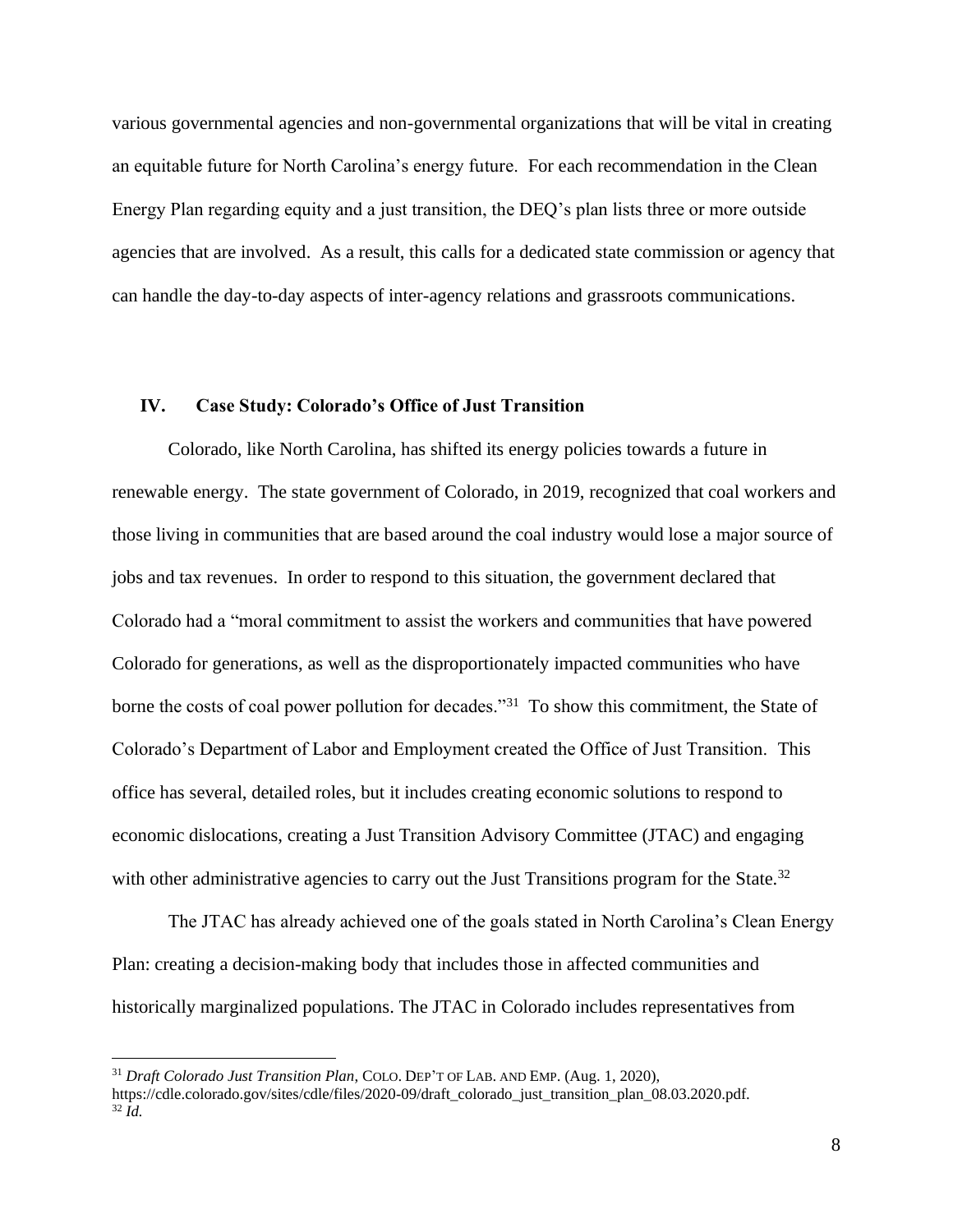energy companies, government bodies, members representing rural counties, members representing tribal interests, and other members representing marginalized communities.<sup>33</sup> While there is not enough data yet to show that economic opportunities will be extended to rural areas affected by the loss of coal-related employment or to historically marginalized areas, having members of these affected groups on the JTAC will ensure that their voice is heard in every decision made by this body when drafting their Just Transition Plan. Also, by having members of all outside groups and a central hub to track progress on just transition related initiatives within the state government, the JTAC has created an efficient, consolidated body of decision makers.

In addition, the JTAC has created a forty page Just Transition Plan that details specifics on how to achieve the major goals of their just transition in Colorado.<sup>34</sup> In addition, it includes details on training, job search, and relocation support. These types of traditional just transition mechanisms include actual dollar amounts that each individual is entitled to use towards securing additional education, travel, and even cost-of-living subsidies for relocations to more expensive areas in Colorado.<sup>35</sup> The plan also includes specific details on providing income differential assistance for those who found new jobs in Colorado that paid less than the jobs that they had in the coal industry, including a breakdown of how much income could be subsidized and for how long the benefits would last.<sup>36</sup>

The Just Transition Plan also addresses the final goal of the Clean Energy Plan, which is to provide economic opportunities to those from areas that will be adversely affected by the transition to renewable energy sources. This part of the plan is less specific than the individual

<sup>33</sup> *Id.*

<sup>34</sup> *Id.*

<sup>35</sup> *Id.*

<sup>36</sup> *Draft Colorado Just Transition Plan*, *supra* note 31.